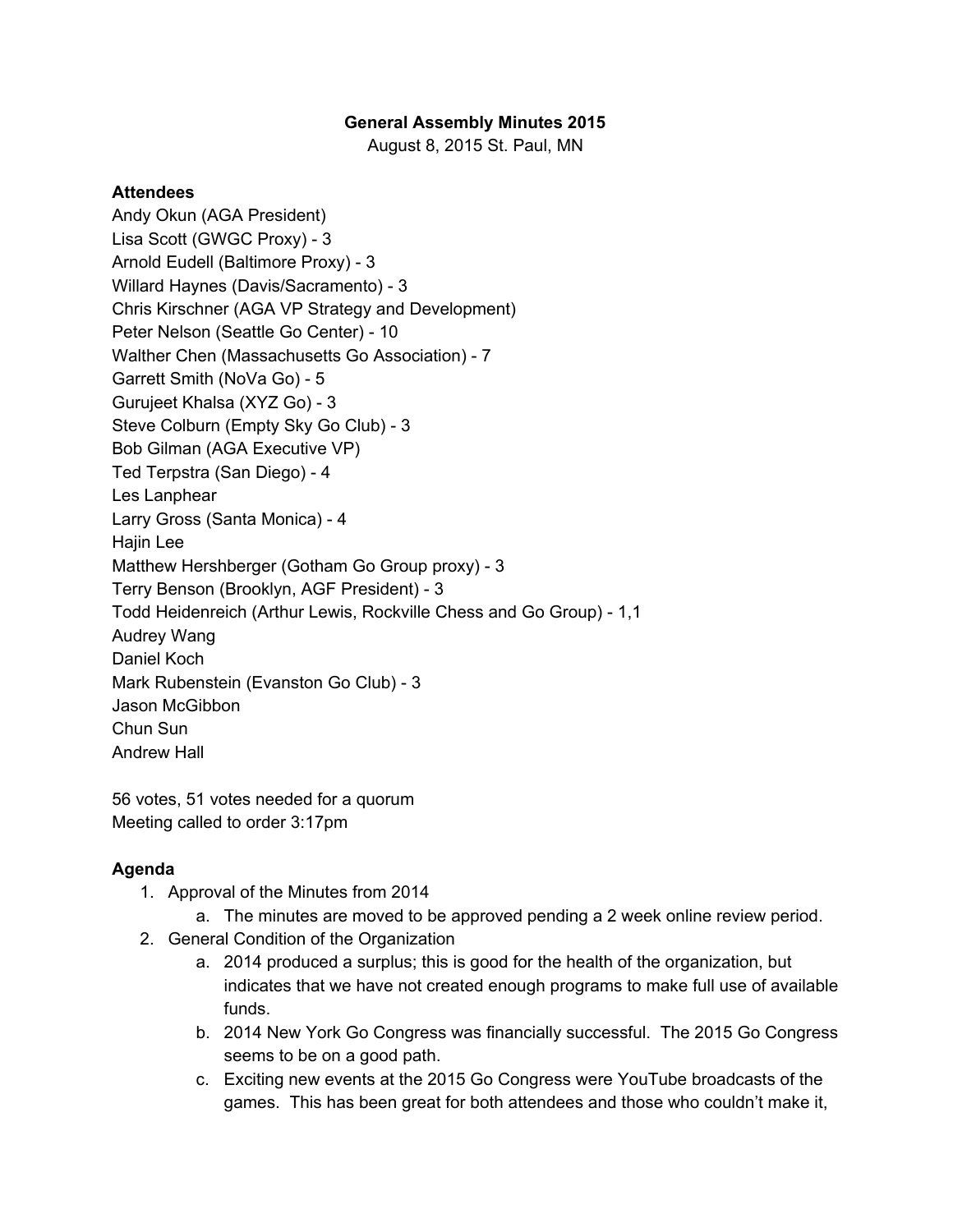and resulted in great quality production. This project has benefitted from internet sensation "Haylee," partially at her suggestion.

- d. The chapter and individual membership in the AGA has been relatively stable with approximately 95 chapters and 2000 members.
- e. Rubenstein asks if the AGA still receives sponsorships. Okun provides a brief history of sponsorships, particularly from the ING foundation. This support ended a few years ago, but a new tournament, the Chang Qi Cup, is planned for September, 2015. This tournament will include an amateur tournament sponsored for nearly \$20,000. Pandanet also provides a small sponsorship for Pair Go and a larger sponsorship for the City League Competition.
	- i. Another in the works to support pros as in Europe
	- ii. Iwamoto North America Foundation is available for grant requests for projects supporting go.
- f. The AGA is looking for a new Secretary for the organization. Khalsa indicates that someone has volunteered to be Recording Secretary, but there is not yet a volunteer for Secretary.
- 3. International Go
	- a. Hajin Lee, representing the IGF, gives an overview. There are currently 75 countries recognized or registered. Supporting the World Mind Games and the World Mind Sports Games as well as the Pair Go Championship and the World Amateur Go Championship. The World Mind Games took place in Beijing following a four year contract and go-organized with Sport Accord, but this is currently awaiting new sponsorship. The World Mind Sports Games is a quadrennial competition that will take place in 2016, probably in Macao.
	- b. The IGF is trying to improve its communication with the larger go community. To do so, they have created an international go calendar as well as a Facebook page or YouTube channel.
	- c. Go players can contact Hajin Lee about uploading content to the website or the IGF YouTube channel. The organization's website is Intergofed.org.
	- d. Okun announces that the Board has discussed selection of representatives for the World Minds Sports Games. A points system will be used as is used for selecting representation for the Masters at the Congress. This year, points may be earned beginning in September through an expanded tournament-point system that is under discussion.
		- i. Chen asks for clarification concerning the functioning of the points system. The points system is currently the subject of an AGA Board Committee to look at how to make the number of distribution of tournaments equitable.
	- e. Benson and Kirschner report that the AGF will provide a means for donations to support players attending the World Mind Sports Games, so these donations will be tax deductible.
- 4. Chapter Rewards Program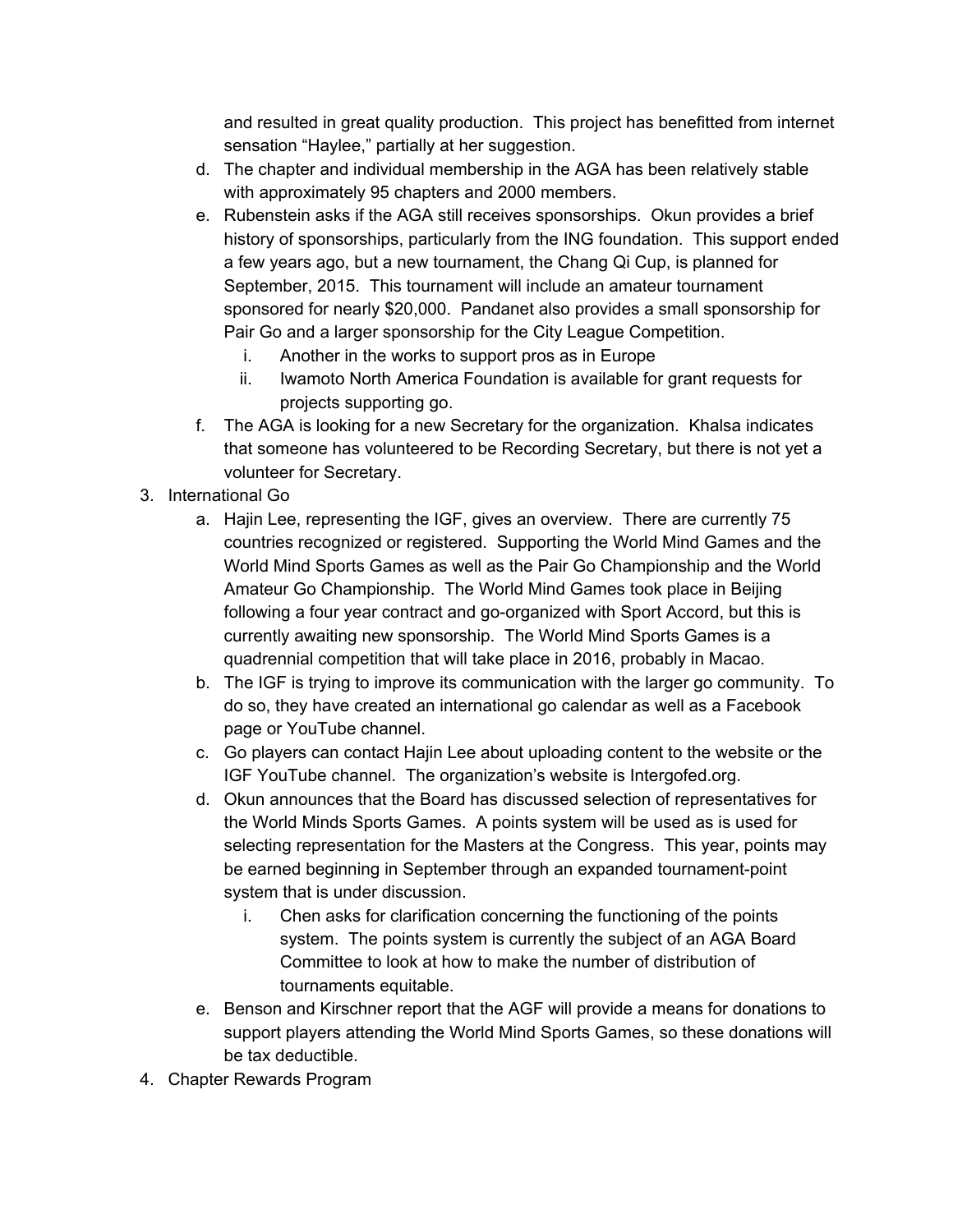- a. Khalsa presents this program, initiated by the Board in January 2015. The Assembly is shown through the program as presented on usgo.org
	- i. Rewards may be redeemed for activities promoting go. Rewards may be used for things like Chapter dues (which must be paid before rewards may be redeemed for other programs). They may also be used for things like parking at Outreach events. Hall asks if rewards may be used for prize money and Okun replies that they may be used for any activity that promotes go and falls within the mission of the AGA.
	- ii. In order to use rewards an email should simply be sent to [rewards@usgo.org](mailto:rewards@usgo.org).
	- iii. Rubenstein asks to clarify that points are earned for new and renewing members, which is confirmed.
	- iv. Okun explains that in the last 10 years, the AGA has been able to do a lot for strong players and to work with foreign organizations, but this is a program that was specifically created to help ordinary members. This is one way also to make chapter and individual membership more valuable and to help the AGA help chapters.
	- v. Rewards may be transferred from one club to another with an email to rewards.usgo.org
	- vi. Presidential Awards
		- 1. Meetup.com membership will be reimbursed with funds from the Presidential Awards.
		- 2. Awards may also be made to support meetings through other types of sites, and was inspired by the strong showing of meetup go groups in places like Boston.
- 5. Congress Hosting Idea
	- a. Okun introduces the idea that instead of moving from city to city each year, the Go Congress be fixed in a limited number of locations.
		- i. Hall suggests that there be a certain percentage of Congresses held in fixed locations, and the rest that could be new locations that, if successful, may be added to the list of fixed locations.
		- ii. Haynes suggests that he uses the Go Congress to plan a vacation in a variety of different areas by using the week before the Congress as vacation. Okun says that many of our foreign visitors may feel the same and use the Congress for the same purpose.
		- iii. Benson asks whether moving the Congress around really builds up go in each area where the Congress takes place. It may be easier for the organization if it is all in one place, but that loses the benefit to a number of different locations.
		- iv. Heidenreich says he does not mind the Congress moving because he works the whole time. He does think that it would be nice to know where the Congress will be more than 1-2 years in advance.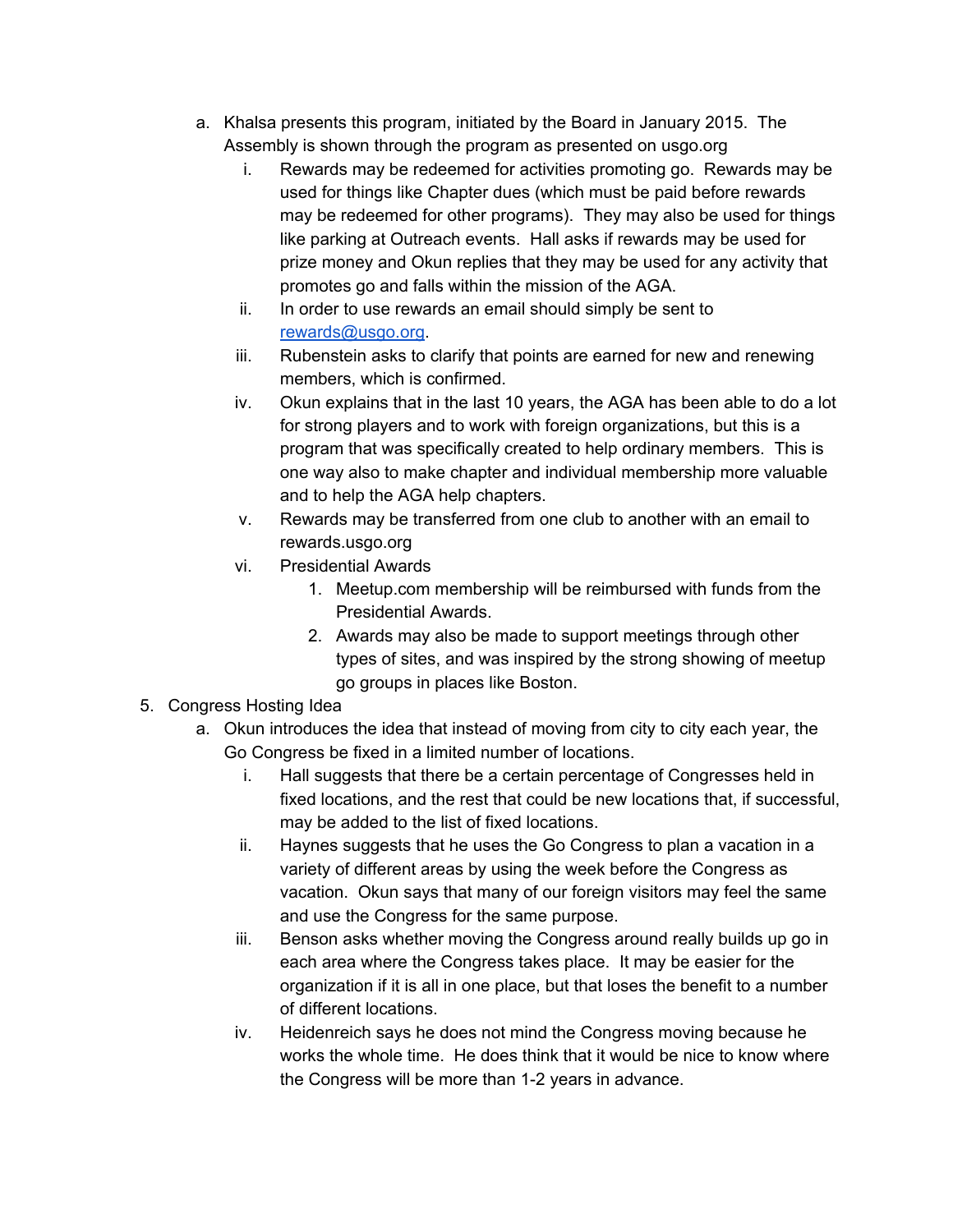- v. Rubenstein likes the idea of moving around, but asks how much work it is to keep training a new club to run the Congress. Rubenstein also asks about professionalizing the event management part.
- vi. Scott suggests that running a Congress is very hard on the organizers, and they may not be able to do it every 2-3 years. Additionally, they may move or may not be able to plan to run the event 12-15 years in advance.
- vii. Colburn reminds the Assembly that Peter Freedman had the idea for a core group of people who work on the Congress every year, similar to the E-Journal tea.
	- 1. Okun suggests that registration might be the next task to centralize, likely with a team but possibly with outsourcing as suggested by Rubenstein.
	- 2. Kirschner asks Wang about her thoughts on the ability to outsource Registration, keeping in mind how much must be cross-cultural and multilingual.
		- a. Wang thinks that it might be hard the first year for a team, but that they could get the hang of it.
- viii. Khalsa was going to say that he is in favor of moving locations. His main point is that we could start to define more tasks that are national in function and slowly make it less onerous for the local organization.
- ix. Benson explains that he is involved in a lot of organizations that are semi-professional, and it often depends on the dedication of the people that could join the teams. You can look at people who are or were volunteers who, for a little money, can step up and do it regularly.
- b. Okun returns to the question of the long-term benefit of having done a Congress in an area.
	- i. Heidenreich suggests that he didn't really see much of an uptick.
	- ii. Rubenstein says that club attendance did not necessarily spike after the 2002 Chicago Congress, but it was a great selling point for getting new club members to become more interested in go.
	- iii. Khalsa says the first was local to him and that was exciting and gave him a reason to attend.
	- iv. Hershbeger did not see a big difference in the local club attendance, although local players were inspired to attend the Congress and there were temporary spikes to club membership from these people.
- c. Heidenreich suggests that the AGA debrief Congress directors after each Congress, as we have never done. This could be done on video, archived, and transcribed.
- d. Hershberger says that the Congress could be better used to bring together all of the different American go communities. Kirschner, Heidenreich, and Okun all agree that this is a decade-long project.
- e. Kirschner says that he thinks that the Congress really promoting go in the area is really hit or miss.